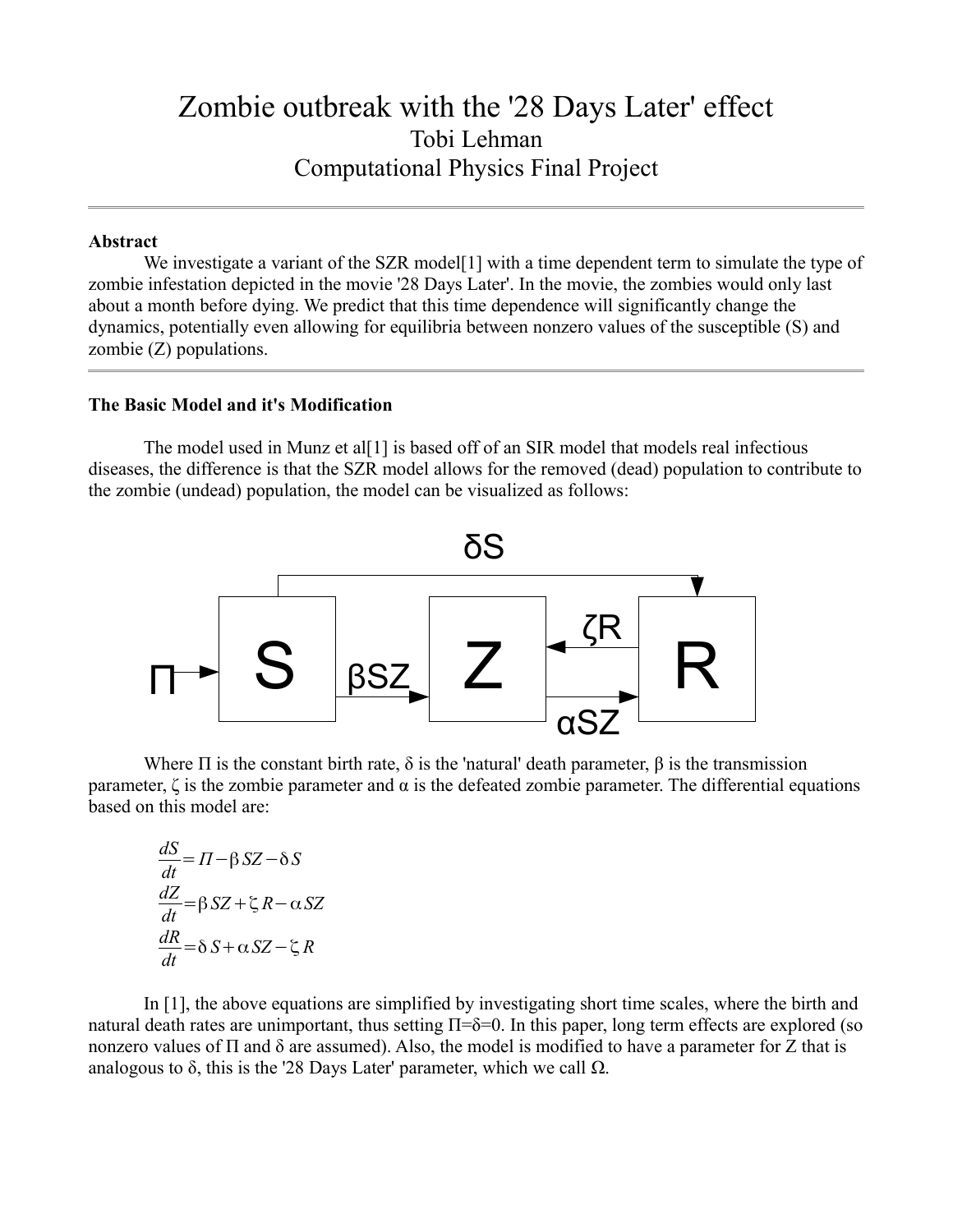#### **The Modified Model**

We assume that that rate at which the zombies expire is proportional to the zombie population value Z, so the modified model is:



Note that the  $ΩZ$  term does not flow into the removed (dead) population, because that would feed back into the zombie population. The point of this term is to model what happens when an infected body is completely worn out, that means that there is no hope of it being re-used, it is expired.

The differential equations corresponding to this new model are:

$$
\frac{dS}{dt} = \Pi - \beta SZ - \delta S
$$
  

$$
\frac{dZ}{dt} = \beta SZ + \zeta R - \alpha SZ - \Omega Z
$$
  

$$
\frac{dR}{dt} = \delta S + \alpha SZ - \zeta R
$$

#### **Equilibrium point analysis: Is coexistence possible?**

We begin by looking for equilibrium points and then analyzing their stability. Setting the above equations to 0 and solving for  $(S,Z,R)$  we have:

$$
S_0 = \frac{\Pi \Omega}{\beta \Pi + \delta \Omega}
$$
  
\n
$$
Z_0 = \frac{\Pi}{\Omega}
$$
  
\n
$$
R_0 = \frac{\alpha \Pi^2 + \delta \Pi \Omega}{\beta \zeta \Pi + \delta \zeta \Omega}
$$

Using values from [1] for the parameters,  $\alpha = .005$ ,  $\beta = .0095$ ,  $\delta = .0001$  and  $\zeta = .0001$ . Also, from numerical experiments, the values  $\Pi = .6$  and  $\Omega = .1$  were used. Substituting these values for the equilibrium point, we have  $(S_0, Z_0, R_0) = (10.5079, 6, 3162.87)$ , this is the equilibrium point we will be analyzing.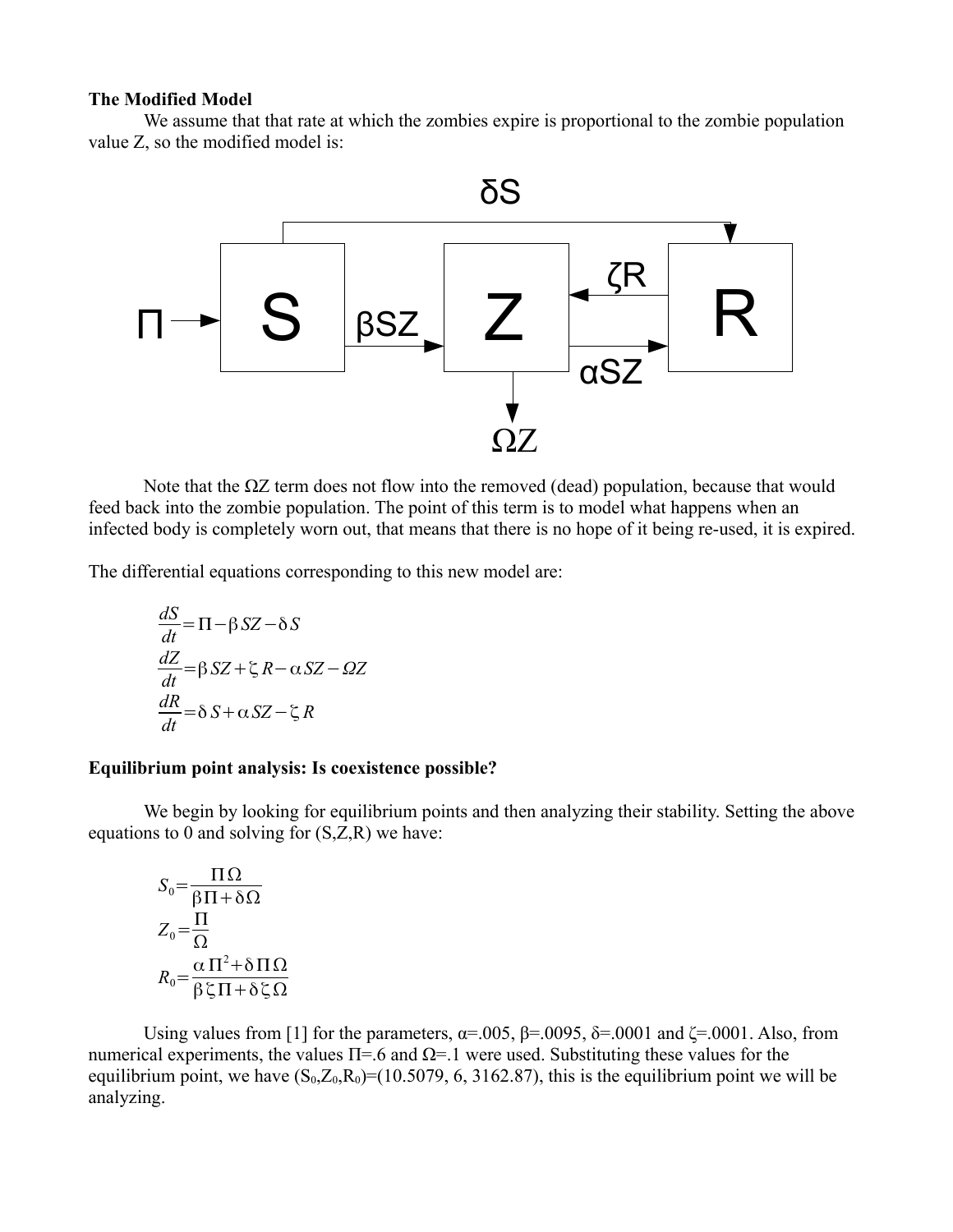We proceed by computing the Jacobian of this system about the point  $(S_0, Z_0, R_0)$ .

$$
\begin{pmatrix}\n-\frac{\beta\Pi+\delta\Omega}{\Omega} & -\frac{\beta\Pi\Omega}{\beta\Pi+\delta\Omega} & 0 \\
\frac{(-\alpha+\beta)\Pi}{\Omega} & -\frac{\Omega(\alpha\Pi+\delta\Omega)}{\beta\Pi+\delta\Omega} & \zeta \\
\delta + \frac{\alpha\Pi}{\Omega} & \frac{\alpha\Pi\Omega}{\beta\Pi+\delta\Omega} & -\zeta\n\end{pmatrix}
$$

When the values of all the parameters are substituted in, the following matrix results:

$$
\begin{array}{cccc}\n(-0.0571 & -0.0998249 & 0 \\
0.027 & -0.0527145 & 0.0001 \\
0.0301 & 0.0525394 & -0.0001\n\end{array}
$$

The Eigenvalues of this matrix are  $-0.0549072 \pm 0.0518189$  i, and  $-0.000100175$ , all three real parts are negative, so this equilibrium point is stable! This means that initial conditions near (10.5079, 6, 3162.87) in phase space will tend toward equilibrium!

Observe the phase space plot of the linearization in the SZ-plane near the equilibrium point:



The above phase space plot was generated in Wolfram Mathematica 8. The horizontal axis is the susceptible value, and the vertical is the zombie value, the entire plot is centered about the origin because of the linearization technique used. The origin represents the point (10.5079,6,3162.87), but the R axis is ignored.

#### **Numerical Simulations**

We implemented this system of ODEs using Euler's method in MATLAB, many initial conditions were explored, all with the same long term results: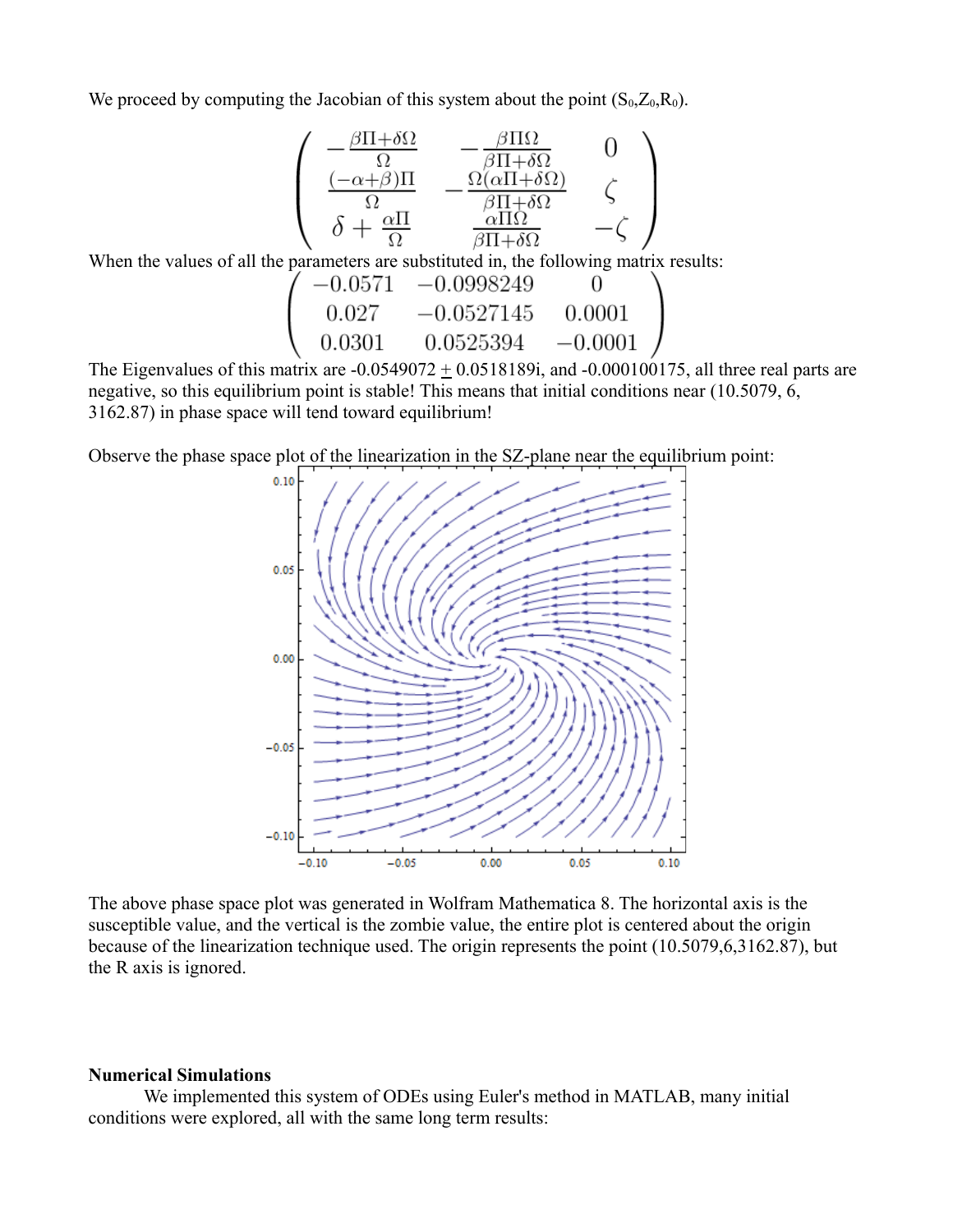

Of all of the different initial conditions, the long term values of about 3 zombies and 21 susceptibles are always found, this was suggested by the negative real parts of the eigenvalues. The surface  $(S,Z,R)=(3, 21,R)$  appears to be an attractor, this is incredibly good news! Given that zombies expire, an outbreak of them may not be a doomsday after all!

To see that this model reduces to the basic one proposed in [1], we set  $\Pi$ =δ= $\Omega$ =0 and run the simulation for 200 time steps:



Varying the initial conditions, we see that the long term behavior appears the same, zombies win, humans lose: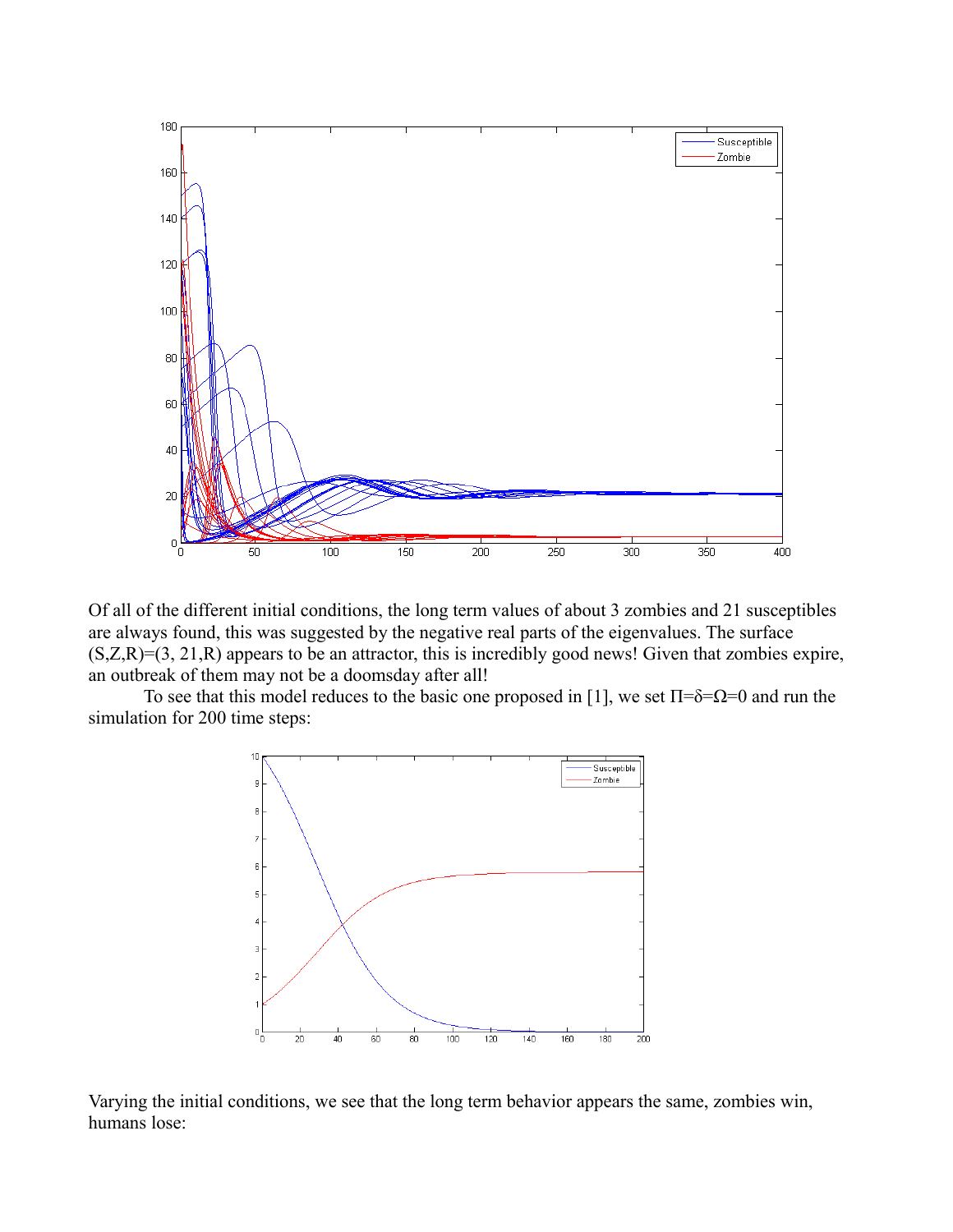

If we set  $\Pi$ >0,  $\delta$ >0 but keep  $\Omega$ =0, we recover the basic model, but now we explore more long term behavior, now, since the birth and death rates are positive, the zombie population grows without bound and the humans dwindle again to 0: